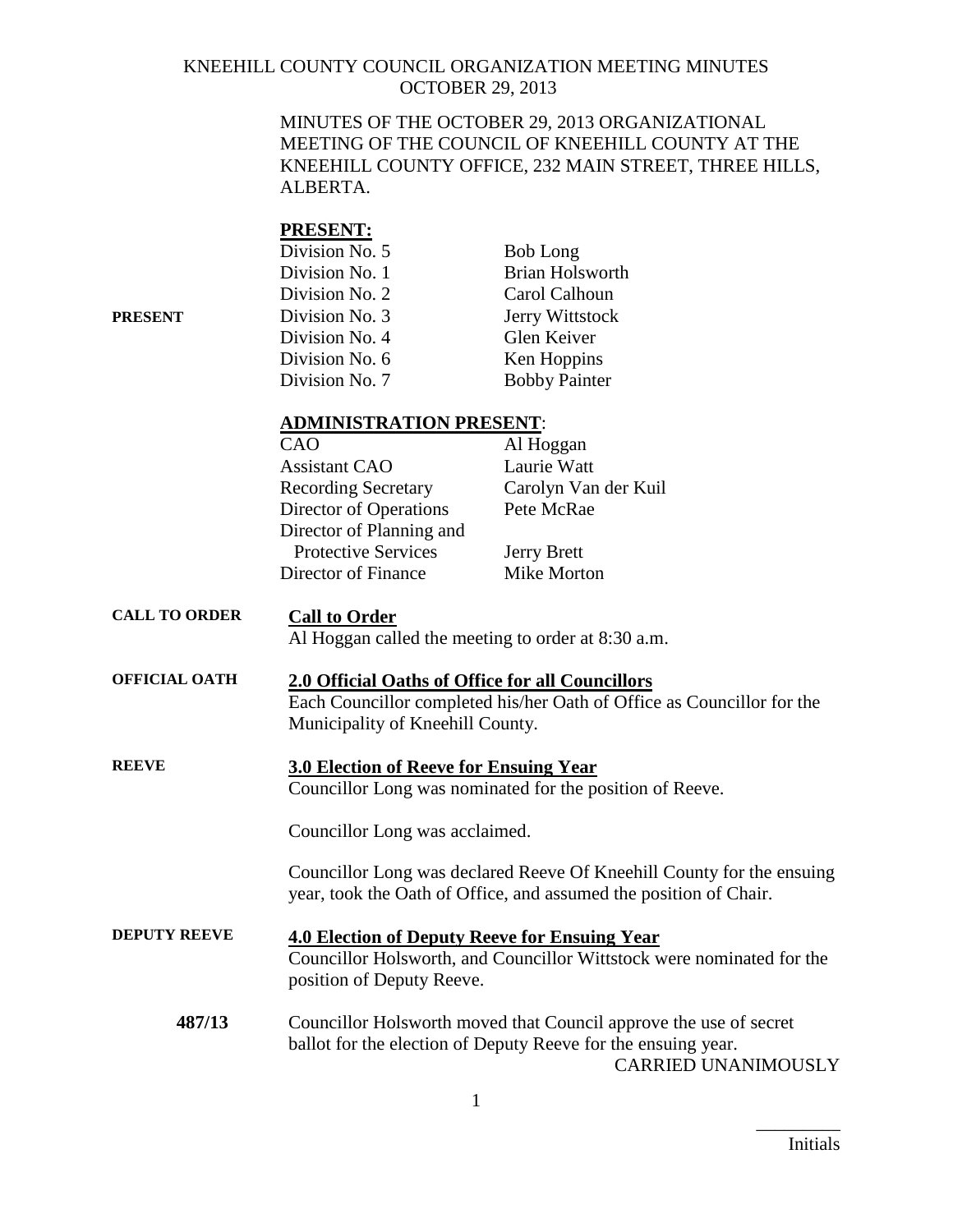A vote was taken by secret ballot.

Councillor Wittstock was declared Deputy Reeve Of Kneehill County for the ensuing year, and took the Oath of Office.

**DESTROY BALLOTS 5.0 Resolution to Destroy Ballots 488/13** Councillor Holsworth moved that Council authorize the destruction of the used ballot forms. CARRIED UNANIMOUSLY Debi Moon, reporter for the Capital, entered the meeting at 9:00 a.m. **REVIEW BYLAW #1635 & POLICIES 6.0 Review of Procedural Bylaw #1635 and Council Policies 489/13** Councillor Calhoun moved that Council confirm Bylaw #1635 to deal with the procedure for the transacting of business by the Council of Kneehill County. CARRIED UNANIMOUSLY

| WEED, PEST,<br><b>CONSERVATION</b>      | <b>7.0 Weed Inspector and Pest Inspector</b>                                                                                                                                                                                                                                                                                                                                            |
|-----------------------------------------|-----------------------------------------------------------------------------------------------------------------------------------------------------------------------------------------------------------------------------------------------------------------------------------------------------------------------------------------------------------------------------------------|
| <b>INSPECTOR</b><br>490/13              | Councillor Hoppins moved that Council approve the appointment of<br>Kneehill County Agricultural Fieldman, Bowen Clausen and Kneehill<br>County Assistant Agricultural Fieldman, Fallon Sherlock, as the Weed<br>Inspectors, and Pest Inspectors for Kneehill County.<br><b>CARRIED UNANIMOUSLY</b>                                                                                     |
| <b>COMMITTEE</b><br><b>APPOINTMENTS</b> | 8.0 Council Appointments to Committees, Commissions and Boards                                                                                                                                                                                                                                                                                                                          |
| 491/13                                  | Reeve Long moved that all Council members be part of the Agricultural<br>Service Board Committee.                                                                                                                                                                                                                                                                                       |
|                                         | <b>CARRIED</b>                                                                                                                                                                                                                                                                                                                                                                          |
|                                         | 1. Agricultural Service Board<br>Composition: All of Council<br>Ratepayer Member: Jim Eskeland, term expires Dec 31/13<br>Ratepayer Member: Robert Sich, term expires Dec 31/14<br>Ratepayer Member: Blaine Ferguson, term expires Dec 31/15<br>Agricultural Fieldman: Bowen Clausen<br>Assistant Agricultural Fieldman: Fallon Sherlock<br>Secretary to the Board, Carolyn Vander Kuil |
|                                         | 2. Agricultural Appeal Board                                                                                                                                                                                                                                                                                                                                                            |

Same as SDAB

2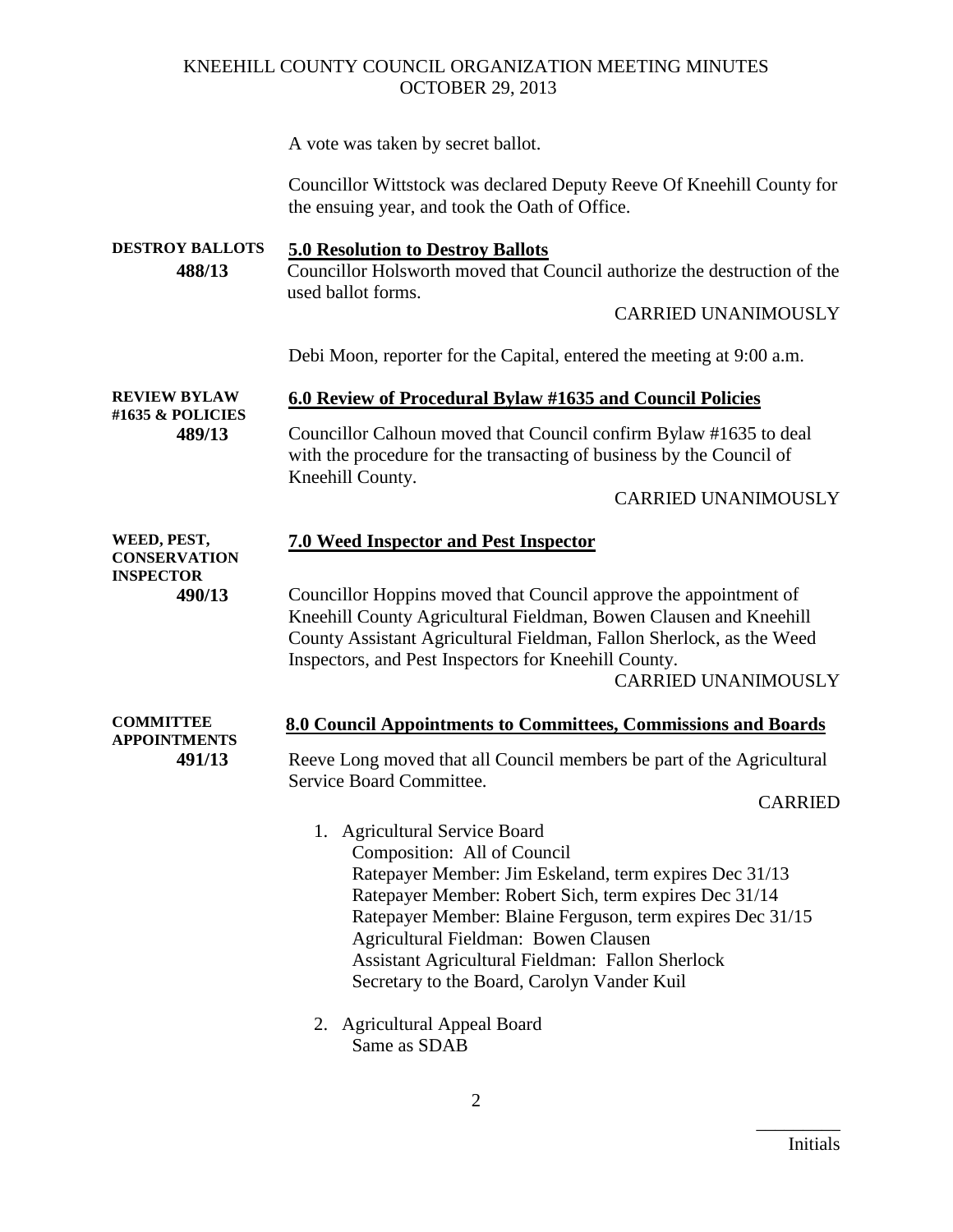- 3. Alberta Disaster services Committee Composition: Reeve, Deputy Reeve and CAO
- 4. AQUA 7 Council Member: Jerry Wittstock Alternate Member:Brian Holsworth
- 5. Canadian Badlands Ltd. Council Member:Bob Long Council Member or Member at Large: Brian Holsworth Council Member or Member at Large: Glen Keiver
- 6. Central Alberta Economic Partnership (CAEP) Council Member: Bob Long Alternate: Jerry Wittstock
- 7. Central Association of Municipal Districts and Counties (CAAMD&C) Executive Composition: Reeve, Deputy Reeve and CAO
- 8. Community Action Committee (Three Hills/Trochu/Elnora/Delburne/RCMP) Council Member: Ken Hoppins Alternate Member: Bobby Painter
- 9. Community Futures Wild Rose Council Member: Glen Keiver Alternate Member: Bobby Painter
- 10. Community Grants to Non-Profit Organizations Composition: All of Council – recommendations go to Council for approval.
- 11. Doctor Recruitment and Retention Committee Council Member: Bob Long Alternate Member: Ken Hoppins Secretary: Carolyn Van der Kuil (appointed by CAO)
- 12. Drumheller Municipal Enforcement Committee Council Member: Brian Holsworth
- 13. Highway 21 Community Initiatives Society/Boomtown Trail Council Member: Glen Keiver Alternate Member: Bobby Painter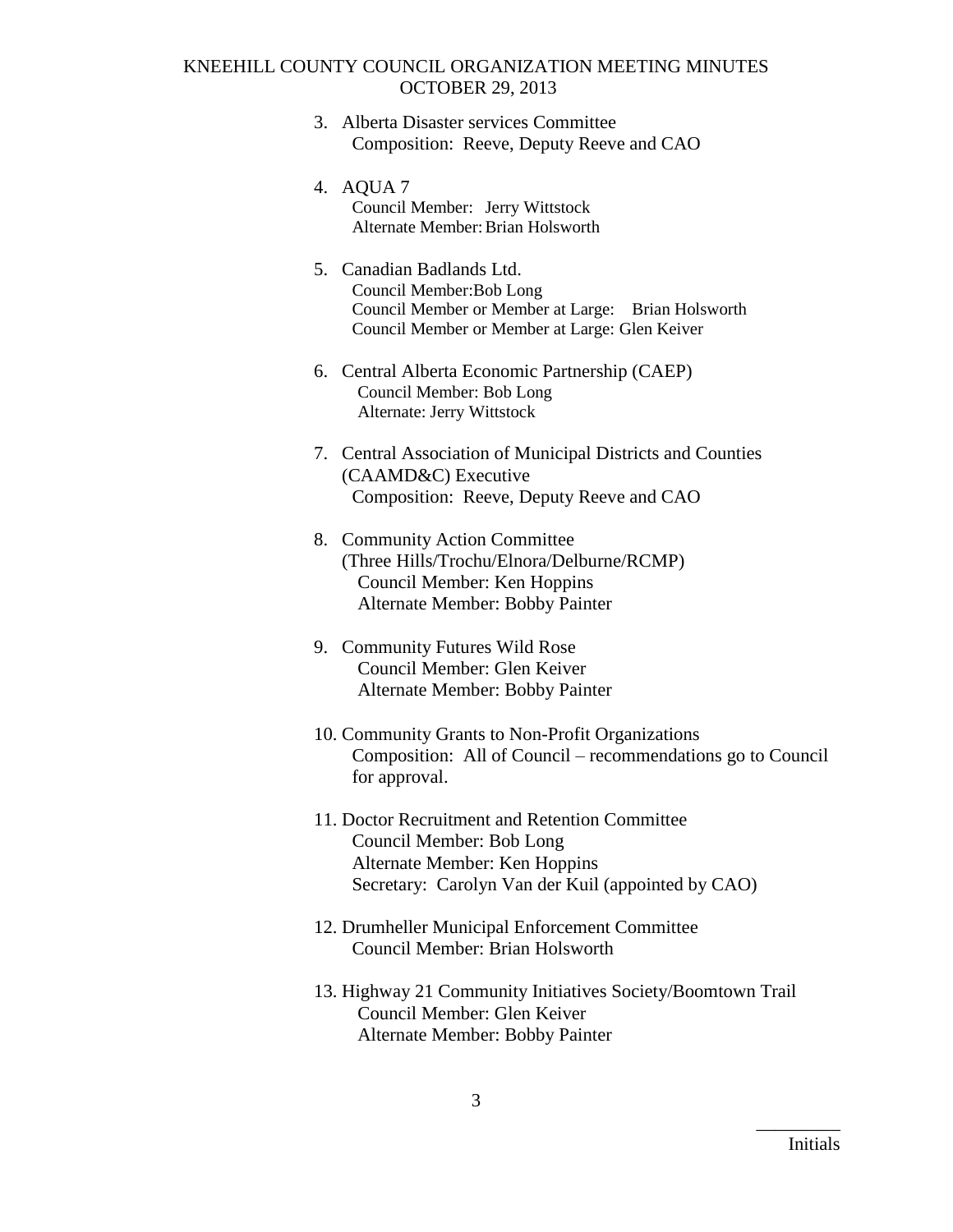- 14. Inter-Municipal Local Assessment Review Board Bylaw #1654 Council Member: Ken Hoppins Member at Large: Murray Woods Clerk: Laurie Watt (appointed by Council) Alternate: Will Wolfe
- 15. Kneehill Ambulance Society Council Member: Carol Calhoun Alternate Member: Jerry Wittstock
- 16. Kneehill Housing Corporation Council Member: Brian Holsworth Council Member: Bobby Painter Alternate Member: Ken Hoppins
- 17. Kneehill Building Committee (New Committee) Composition: All of Council, and CAO
- 18. Kneehill Regional FCSS Board Council Member: Bob Long Alternate Member: Bobby Painter
- 19. Kneehill Regional Partnership Steering Committee Council Member: Brian Holsworth Alternate Member: Bob Long
- 20. Marigold Library System Council Member: Glen Keiver Alternate Member: Bobby Painter
- 21. Mayors/Reeves Liaison Committee Composition: Reeve, Deputy Reeve and CAO
- 22. Municipal Enforcement Services Committee Member at Large: Bill Zens
- **492/13** Reeve Long moved that all of Council be part of the Municipal Planning Commission.

Councillor Calhoun moved a friendly amendment to be made to motion 492/13 to have five members of Council, two members at large and two Council alternates to comprise the Municipal Planning Commission. CARRIED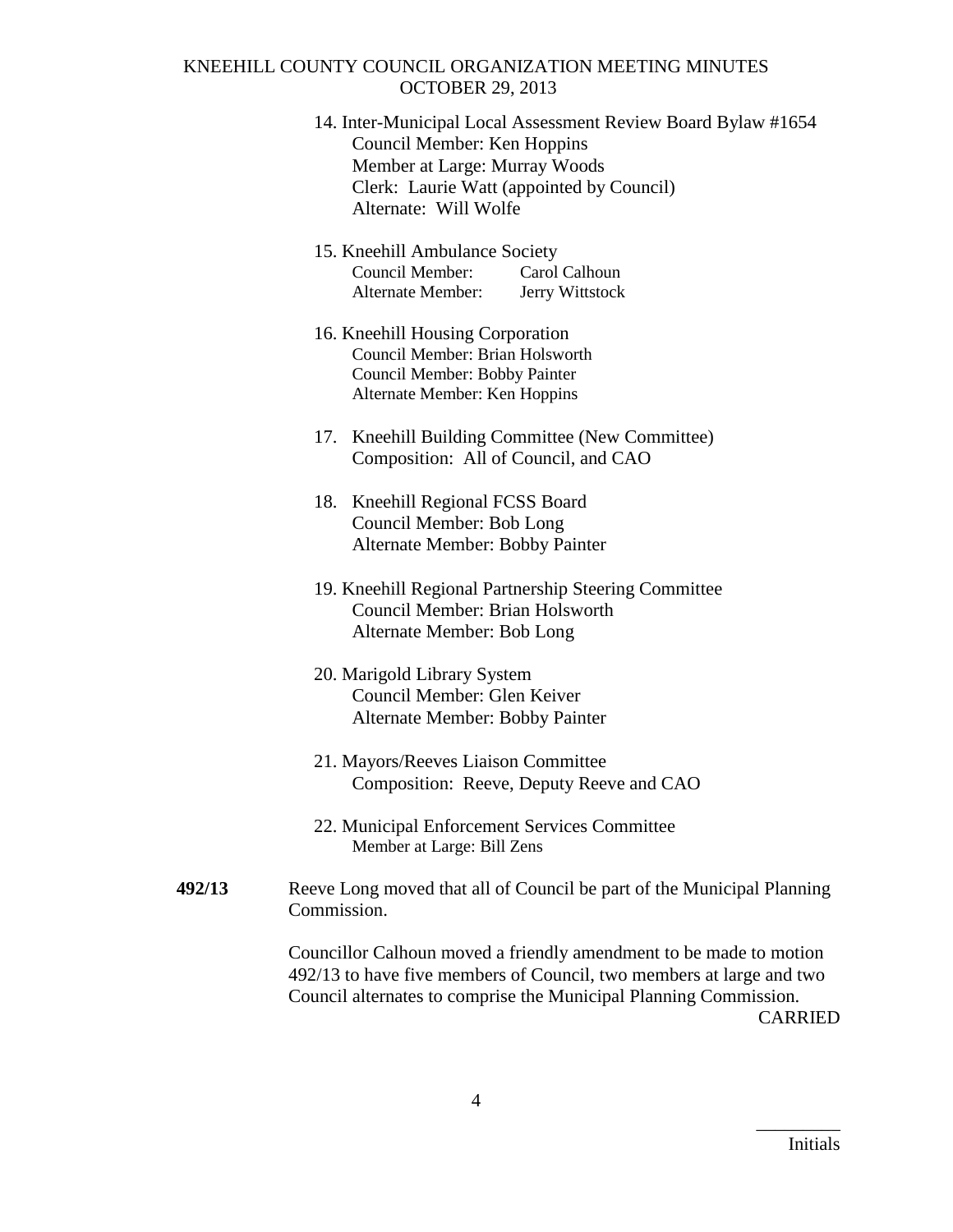- 23. Municipal Planning Commission Council Member: Brian Holsworth Council Member: Bob Long Council Member: Bobby Painter Council Member:Jerry Wittstock Alternate Member: Carol Calhoun Alternate Member: Glen Keiver Member at Large: Rick Vickery Member at Large: Doug Herman Planner & Development Officers: Jerry Brett &Ted Traikovski Secretary to the Commission: Heather Kostrosky
- 24. Joint Inter-Municipal Planning Commission (Three Hills/Kneehill County) JMPC Council Member: Jerry Wittstock Council Member: Ken Hoppins Alternate Member: Carol Calhoun
- 25. Red Deer River Basin Advisory Committee/Red Deer River Municipal Users Group/South Saskatchewan River Basin Council Member: Jerry Wittstock Alternate Member: Bobby Painter
- 26. Red Deer River Watershed Advisory Committee Council Member: Bobby Painter Conservation Fieldman: Fallon Sherlock
- 27. St. Mary's Covenant Health Board Council Member: Bobby Painter
- 28. Subdivision and Development Appeal Board (Bylaw 1339) Members at Large: Dale Cameron Charlie Whatley Greg Cole Darcy Penner Charlie Christie Dallas Dau Bert Jackson Dale Moran Bill Zens Angus Park Steve Cullum Kent Knudsen Paul Devos